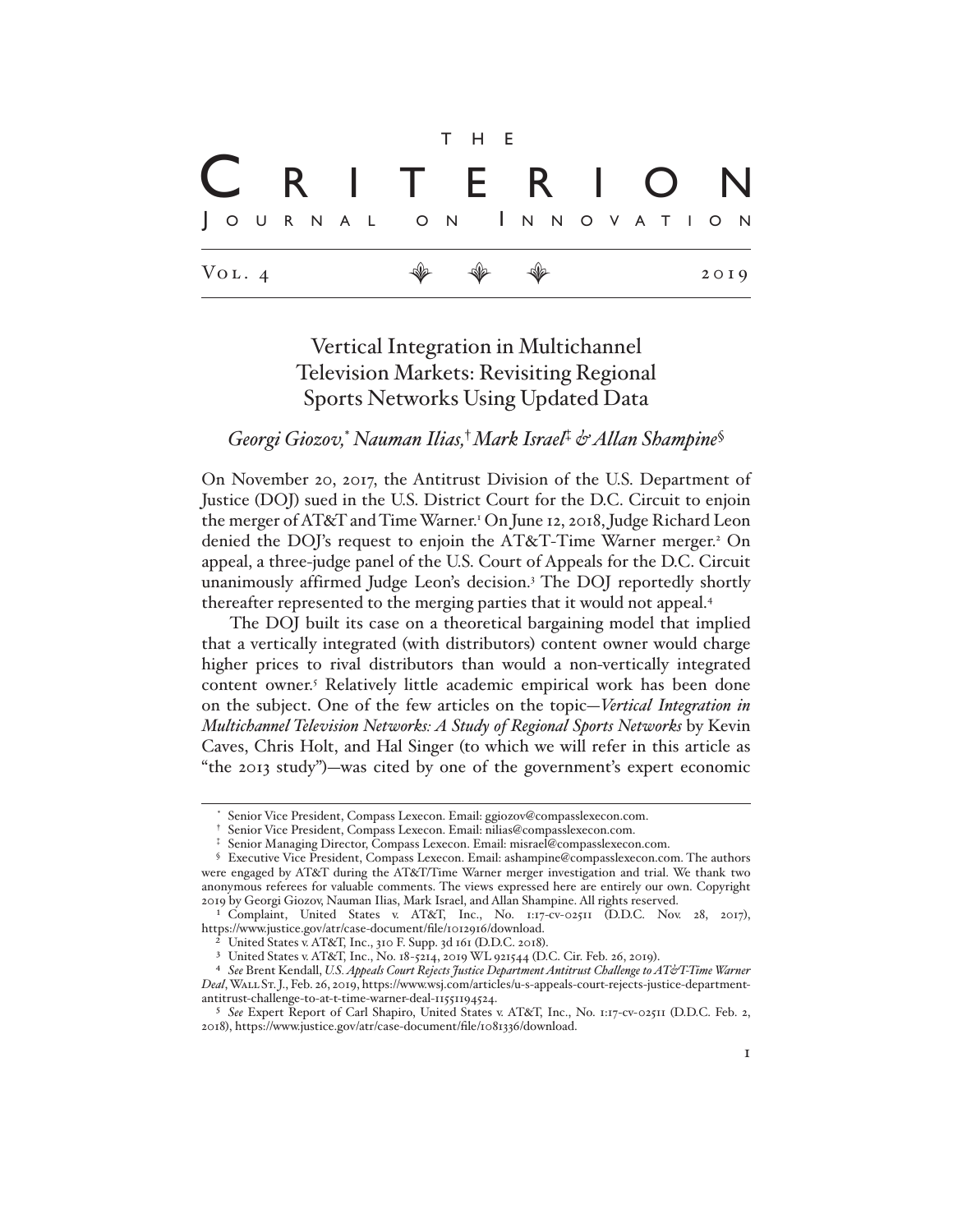witnesses, Professor Carl Shapiro, as supporting his claim that "vertical integration had a significant and positive impact on the fees negotiated by networks."6

However, the data source used by the 2013 study—SNL Kagan—periodically revises its historical data to reflect new information. There are also an additional seven years of data available today relative to those used in the 2013 study. Using the data set as of mid-2018, we analyze (1) the time period analyzed by the 2013 study: 1998 to 2010, (2) the more recent time period: 2011 to 2017, and (3) the combined period: 1998 to 2017. As detailed in the remainder of this article, we find that the 2013 study's results are reversed with the updated data. Contrary to the conclusion in the 2013 study, vertical integration is not associated with higher content prices.

# I. DATA

We have obtained the same SNL Kagan licensing fee data set used in the 2013 study, but we have updated those data through mid-2018, including current data and revisions to the data used in the 2013 study.7

As noted above, SNL Kagan periodically revises its historical data based on new information. Once it makes a revision, SNL Kagan does not maintain archived versions of its pre-revision data. We do, however, have a version of the SNL Kagan data as of 2014.<sup>8</sup> Using that data set, we obtain results quite similar to those presented in the 2013 study, which indicates that the change in results reported here is due to subsequent revisions of the data and not due to any differences in methodology.

Summary statistics matching those reported in the 2013 study are presented below, along with the equivalent statistics from the current data set for the same time period (1998 to 2010) and for the complete time period (1998 to 2017).

<sup>6</sup> *See* Rebuttal Report of Carl Shapiro at 41, United States v. AT&T, Inc., No. 1:17-cv-02511 (D.D.C. Feb. 26, 2018) (citing Kevin W. Caves, Chris C. Holt & Hal J. Singer, *Vertical Integration in Multichannel Television Networks: A Study of Regional Sports Networks*, 12 Rev. Network Econ. 61 (2013)), https://www.justice.gov/atr/case-document/file/1081321/download.

<sup>7</sup> SNL Kagan, TV Network Summary (2018) [hereinafter SNL Kagan, 2018 TV Network Summary]. These data are proprietary but available to the public for purchase.

<sup>8</sup> SNL Kagan, TV Network Summary (2014) [hereinafter SNL Kagan, 2014 TV Network Summary]. These data are proprietary but available to the public for purchase.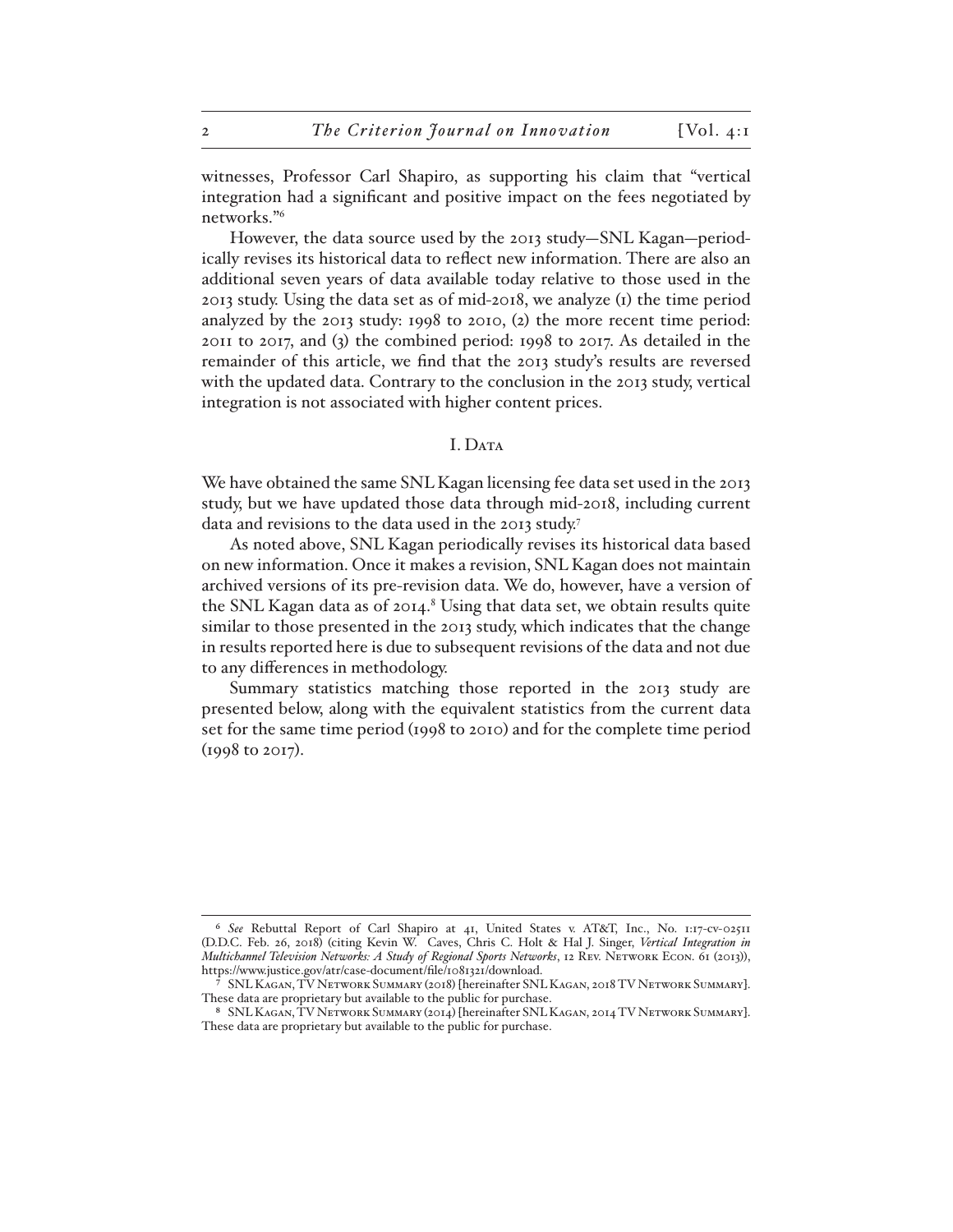#### Variable Obs. Mean Std. Dev. Min. Max. All RSNs License Fee per Sub per Month (2010 USD) 410 \$1.57 \$0.62 \$0.18 \$3.18  $=$  1 if MVPD-Affiliated 410 0.751 0.433 0 1 Prog. Costs per Sub per Month (2010 USD) 410 \$1.42 \$0.58 \$0.22 \$4.93 Ad. Revenue per Sub per Month (2010 USD) 410 \$0.42 \$0.21 \$0.10 \$1.38 Age of Network 410 12 8 0 41 Year 1998 2010 Independent RSNs License Fee per Sub per Month (2010 USD) 102 \$1.81 \$0.69 \$0.19 \$2.94 Prog. Costs per Sub per Month (2010 USD) 102 \$1.65 \$0.68 \$0.22 \$3.99 Ad. Revenue per Sub per Month (2010 USD) 102 \$0.37 \$0.17 \$0.10 \$1.20 Age of Network 102 11 8 0 27 Year 102 2007 3 1998 2010 Affiliated RSNs License Fee per Sub per Month (2010 USD) 308 \$1.49 \$0.58 \$0.18 \$3.18 Prog. Costs per Sub per Month (2010 USD) 308 \$1.34 \$0.53 \$0.27 \$4.93 Ad. Revenue per Sub per Month (2010 USD) 308 \$0.44 \$0.22 \$0.10 \$1.38 Age of Network 308 12 8 0 41

Year 308 2004 3 1998 2010

# Table 1. Summary Statistics from the 2013 Study (1998 to 2010)

*Source*: Caves, Holt & Singer, *supra* note 6, at 80.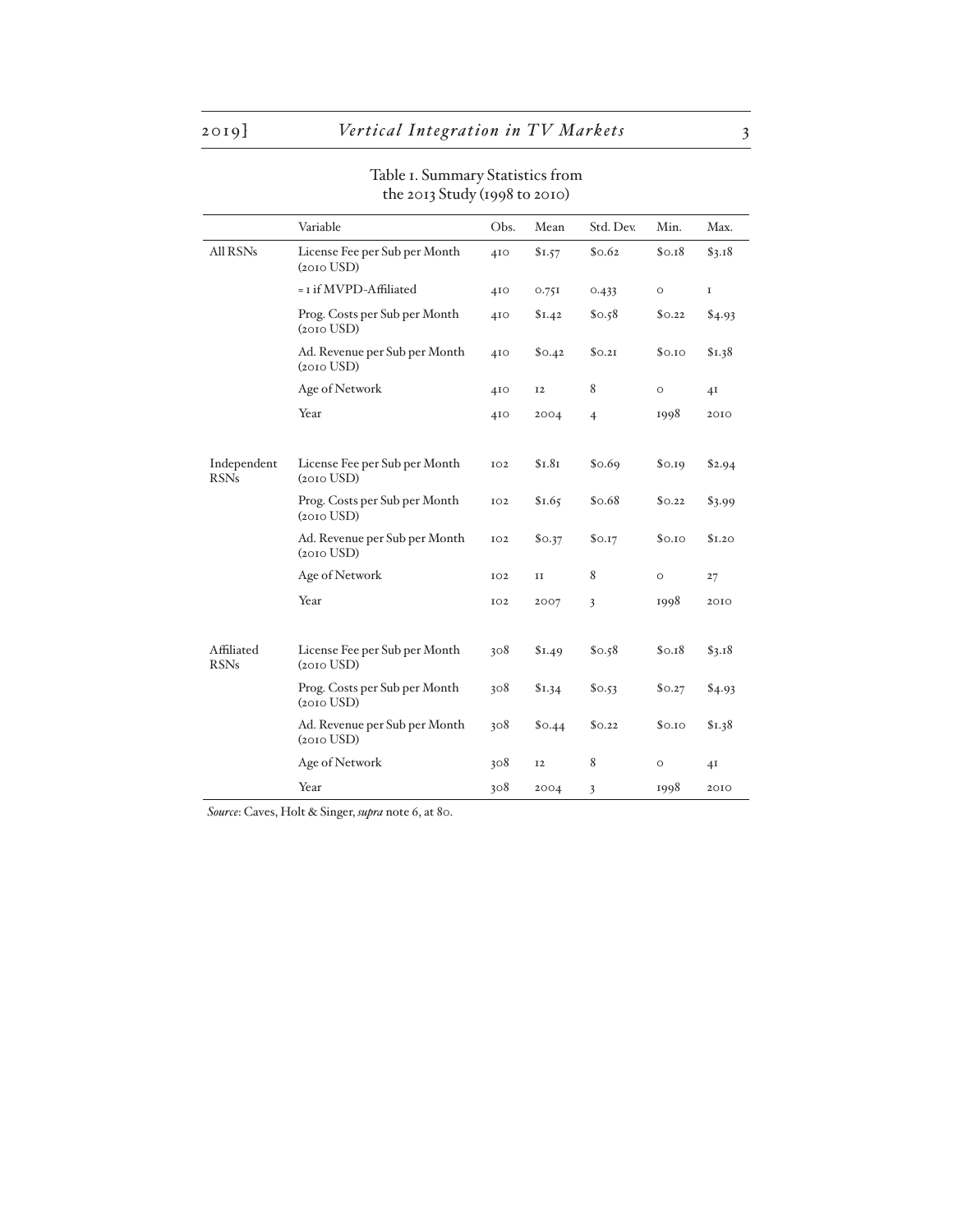|                            | Variable                                         | Obs.            | Mean      | Std. Dev.      | Min.    | Max.           |
|----------------------------|--------------------------------------------------|-----------------|-----------|----------------|---------|----------------|
| All RSNs                   | License Fee per Sub per Month<br>$(2010$ USD $)$ | 410             | \$1.33    | \$0.64         | \$0.18  | \$3.44         |
|                            | = I if MVPD-Affiliated                           | 4I <sub>O</sub> | 0.751     | 0.433          | $\circ$ | 1              |
|                            | Prog. Costs per Sub per Month<br>$(2010$ USD $)$ | 410             | \$1.23    | \$I.04         | \$0.22  | \$18.09        |
|                            | Ad Revenue per Sub per Month<br>$(2010$ USD $)$  | 410             | \$0.39    | \$0.21         | \$0.04  | \$1.60         |
|                            | Age of Network                                   | 410             | <b>I2</b> | 8              | $\circ$ | 4 <sub>I</sub> |
|                            | Year                                             | 4I <sub>O</sub> | 2004      | $\overline{4}$ | 1998    | 2010           |
|                            |                                                  |                 |           |                |         |                |
| Independent<br><b>RSNs</b> | License Fee per Sub per Month<br>$(2010$ USD $)$ | IO2             | \$1.57    | \$0.81         | \$0.19  | \$3.44         |
|                            | Prog. Costs per Sub per Month<br>$(2010$ USD $)$ | IO2             | \$1.54    | \$I.8I         | \$0.22  | \$18.09        |
|                            | Ad Revenue per Sub per Month<br>$(2010$ USD $)$  | IO2             | \$0.34    | \$0.15         | \$0.04  | \$0.66         |
|                            | Age of Network                                   | IO2             | II        | 8              | $\circ$ | 27             |
|                            | Year                                             | IO <sub>2</sub> | 2007      | $\overline{3}$ | 1998    | 2010           |
|                            |                                                  |                 |           |                |         |                |
| Affiliated<br><b>RSNs</b>  | License Fee per Sub per Month<br>$(2010$ USD $)$ | 308             | \$1.26    | \$0.55         | \$0.18  | \$2.71         |
|                            | Prog. Costs per Sub per Month<br>$(2010$ USD $)$ | 308             | \$1.12    | \$0.56         | \$0.27  | \$5.66         |
|                            | Ad Revenue per Sub per Month<br>$(2010$ USD $)$  | 308             | \$0.4I    | \$0.22         | \$0.05  | \$1.60         |
|                            | Age of Network                                   | 308             | <b>I2</b> | 8              | $\circ$ | 4 <sub>I</sub> |
|                            | Year                                             | 308             | 2004      | 3              | 1998    | 2010           |

# Table 2. Summary Statistics Based on SNL Kagan Data as of 2018 (1998 to 2010)

*Source*: SNL Kagan, 2018 TV Network Summary, *supra* note 7.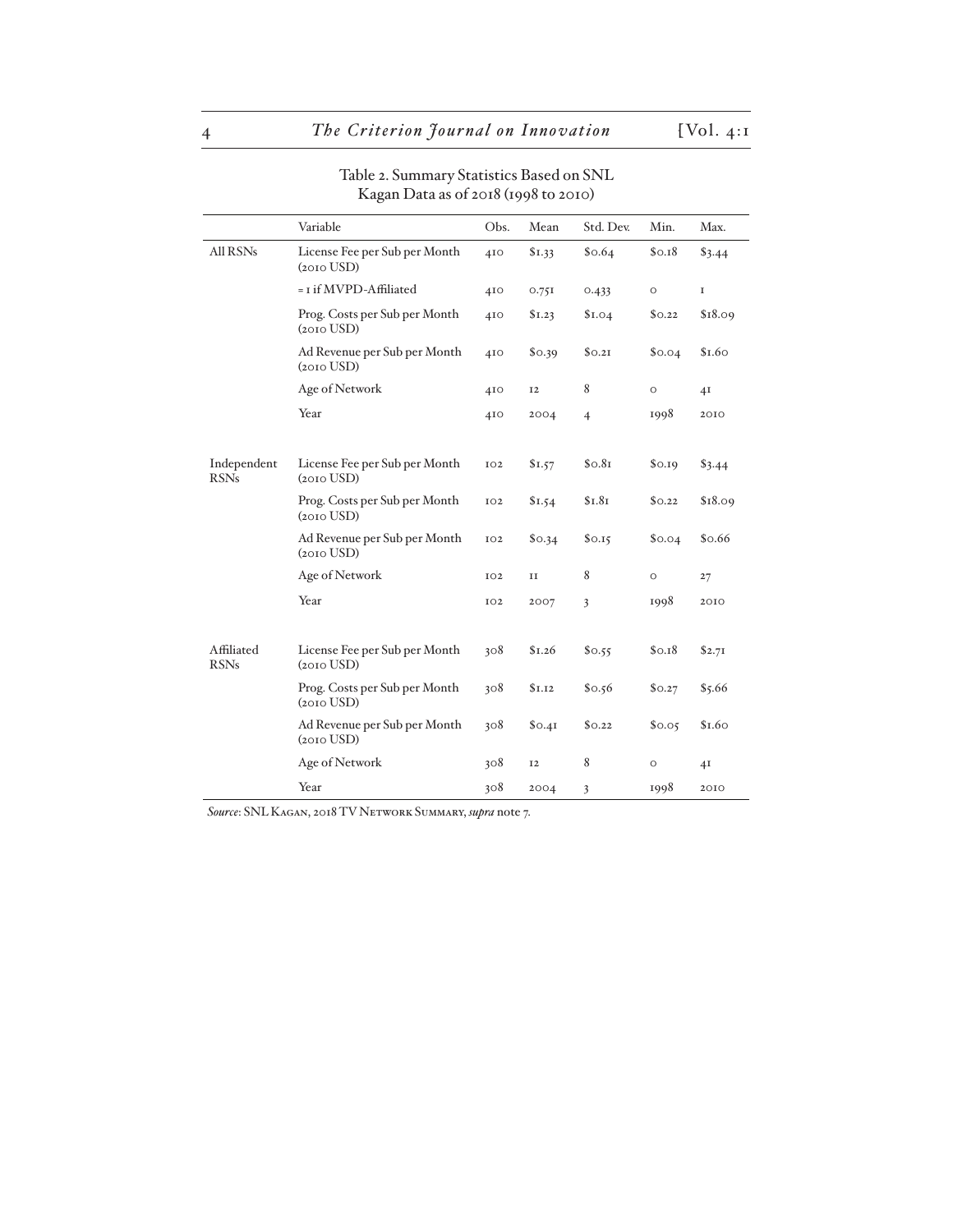|                            | Variable                                         | Obs. | Mean   | Std. Dev.      | Min.    | Max.        |
|----------------------------|--------------------------------------------------|------|--------|----------------|---------|-------------|
| All RSNs                   | License Fee per Sub per Month<br>$(2010$ USD $)$ | 654  | \$1.60 | \$0.85         | \$0.18  | \$5.47      |
|                            | = I if MVPD-Affiliated                           | 654  | 0.609  | 0.488          | $\circ$ | $\mathbf I$ |
|                            | Prog. Costs per Sub per Month<br>$(2010$ USD)    | 654  | \$I.3I | \$0.93         | \$0.22  | \$18.09     |
|                            | Ad Revenue per Sub per Month<br>$(2010$ USD $)$  | 654  | \$0.41 | \$0.21         | \$0.04  | \$1.60      |
|                            | Age of Network                                   | 654  | 15     | 9              | $\circ$ | 48          |
|                            | Year                                             | 654  | 2008   | 6              | 1998    | 2017        |
|                            |                                                  |      |        |                |         |             |
| Independent<br><b>RSNs</b> | License Fee per Sub per Month<br>$(2010$ USD $)$ | 256  | \$1.94 | \$0.93         | \$0.19  | \$5.47      |
|                            | Prog. Costs per Sub per Month<br>$(2010$ USD)    | 256  | \$1.52 | \$1.25         | \$0.22  | \$18.09     |
|                            | Ad Revenue per Sub per Month<br>$(2010$ USD $)$  | 256  | \$0.39 | \$0.17         | \$0.04  | \$0.88      |
|                            | Age of Network                                   | 256  | 16     | IO             | $\circ$ | 48          |
|                            | Year                                             | 256  | 20II   | $\overline{4}$ | 1998    | 2017        |
|                            |                                                  |      |        |                |         |             |
| Affiliated<br><b>RSNs</b>  | License Fee per Sub per Month<br>$(2010$ USD $)$ | 398  | \$1.39 | \$o.71         | \$0.18  | \$3.66      |
|                            | Prog. Costs per Sub per Month<br>$(2010$ USD $)$ | 398  | \$I.I7 | \$0.60         | \$0.23  | \$5.66      |
|                            | Ad Revenue per Sub per Month<br>$(2010$ USD $)$  | 398  | \$0.43 | \$0.22         | \$0.05  | \$1.60      |
|                            | Age of Network                                   | 398  | 14     | 8              | $\circ$ | 4I          |
|                            | Year                                             | 398  | 2006   | 5              | 1998    | 2017        |

# Table 3. Summary Statistics Based on SNL Kagan Data as of 2018 (1998 to 2017)

*Source*: SNL Kagan, 2018 TV Network Summary, *supra* note 7.

For the time period used in the 2013 study, the average license fees, programming costs, and ad revenue are somewhat lower in the 2018 version of the data. However, the relevant patterns in the data are generally the same. For example, the license fees for the vertically integrated regional sports networks (RSNs) are, on average, lower than for the independent RSNs, regardless of the data set or time period used.

When extending the time period to years beyond 2010, not every RSN used in the 2013 study remains in the data (see Table 4 below). In particular, the RSNs that are not present throughout the 1998-to-2017 time period are Action Sports Cable Network, Carolinas Sports Entertainment Television,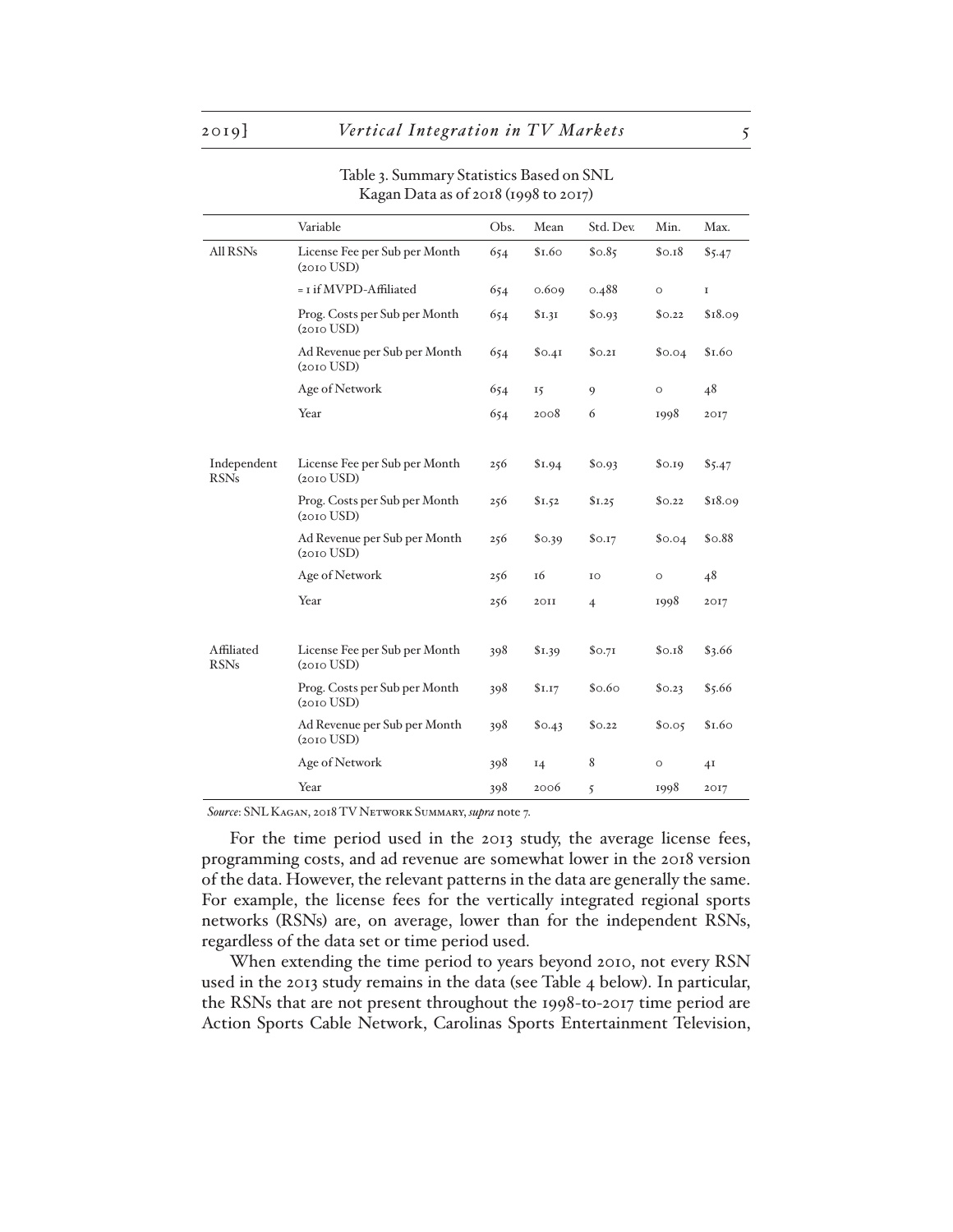Cox Suns Arizona, Empire Sports Network, FOX Sports Net Chicago, and Royals Sports Television Network. These networks are included in our analysis from 1998 to 2010. The affiliation status of the RSNs included in the updated data is reported in Table 4 below.

| Network                                         | Formerly<br>Known As                                           | Launched | Years<br>Present in<br>Data | MVPD Affiliation (1998–2017)                                                                                                             |
|-------------------------------------------------|----------------------------------------------------------------|----------|-----------------------------|------------------------------------------------------------------------------------------------------------------------------------------|
| <b>Action Sports</b><br>Cable Network           | Blazervision                                                   | 1996     | 1998-2002                   | None                                                                                                                                     |
| Altitude Sports &<br>Entertainment              | $\overline{a}$                                                 | 2004     | 2004-2017                   | None                                                                                                                                     |
| Carolinas Sports<br>Entertainment<br>Television | $\overline{\phantom{0}}$                                       | 2004     | 2004-2005                   | None                                                                                                                                     |
| Channel 4 San<br>Diego                          |                                                                | 1997     | 1998–2016                   | $Cox$ Commc'ns (1998–2017)                                                                                                               |
| Comcast<br>SportsNet Bay<br>Area                | Sports Channel<br>Pacific/Bay Area;<br>FOX Sports Bay<br>Area  | 1990     | 1998-2017                   | Cablevision $(1998-2006)$ ;<br>Comcast (2008-2017);<br>TCI (1998);<br>AT&T(1999);<br>DIRECTV (2003-2007)                                 |
| Comcast<br>SportsNet<br>California              | Comcast<br>SportsNet West                                      | 2004     | 2004-2017                   | Comcast (2004-2017)                                                                                                                      |
| Comcast<br>SportsNet<br>Chicago                 |                                                                | 2004     | 2004-2017                   | Comcast (2004–2017)                                                                                                                      |
| Comcast<br>SportsNet New<br>England             | SportsChannel<br>New England;<br>FOX Sports Net<br>New England | 1988     | 1998-2017                   | Cablevision $(1998 - 2006)$ ;<br>MediaOne (1998-1999);<br>TCI (1998);<br>AT&T (1999-2001);<br>Comcast (2002-2017);<br>DIRECTV(2003-2004) |
| Comcast<br>SportsNet<br>Northwest               |                                                                | 2007     | 2008–2017                   | Comcast (2004–2017)                                                                                                                      |
| Comcast<br>SportsNet Phila-<br>delphia          | Comcast<br>SportsNet                                           | 1997     | 1998-2017                   | Comcast (2004–2017)                                                                                                                      |
| Comcast<br>SportsNet<br>Washington              | Home Team<br>Sports                                            | 1984     | 1998-2017                   | TCI (1998);<br>AT&T (1999-2001);<br>Comcast (2001-2017)                                                                                  |
| Cox Sports<br>Television                        |                                                                | 2002     | 1998-2017                   | $Cox Commc'ns (2002-2017)$                                                                                                               |
| Cox Suns Arizona                                | <b>ASPN</b>                                                    | 1999     | 1998-2006                   | Cox Commc'ns (1999-2002)                                                                                                                 |

# Table 4. Regional Sports Network Affiliation Summary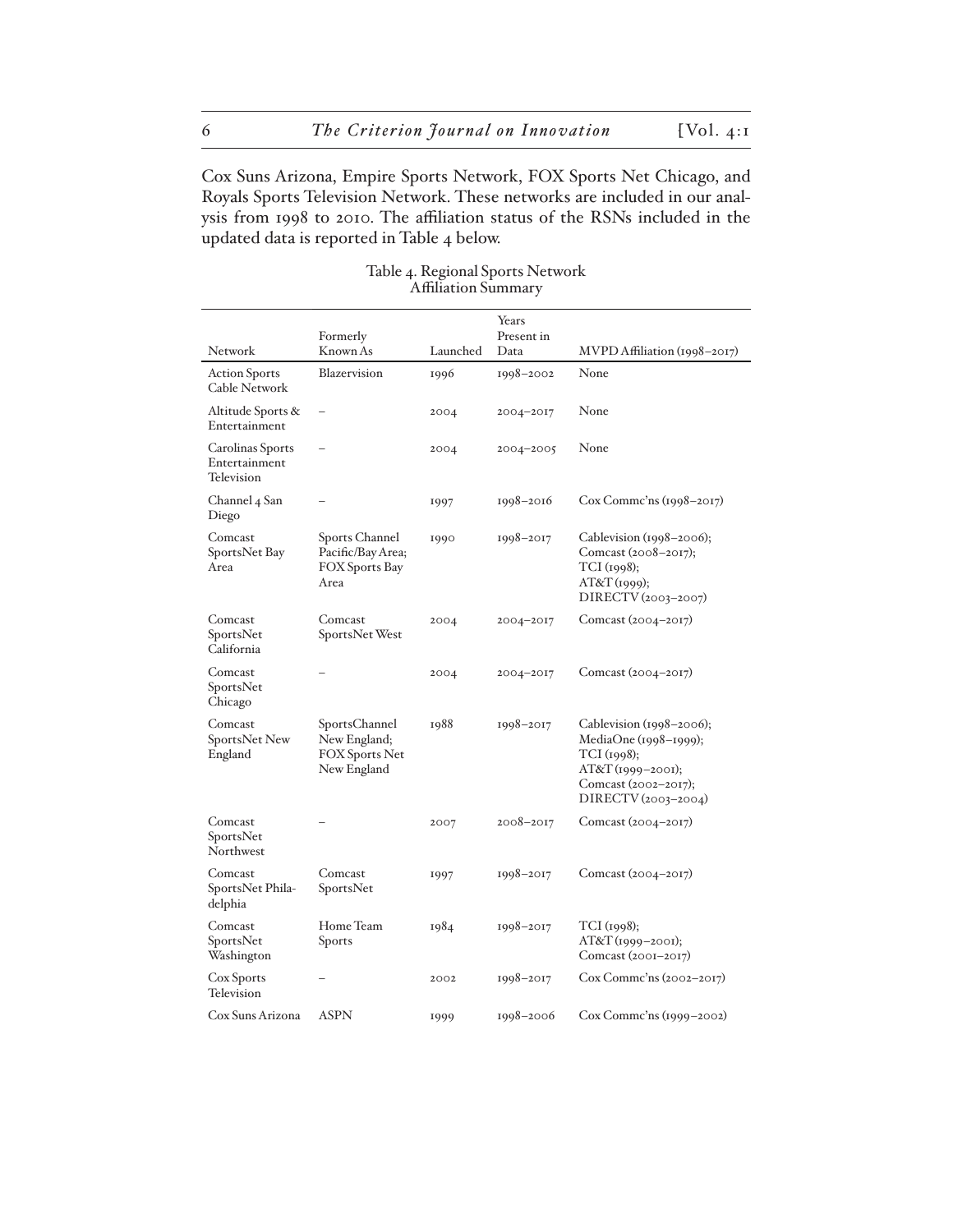# 2019] *Vertical Integration in TV Markets* 7

| Network                               | Formerly<br>Known As                   | Launched | Years<br>Present in<br>Data | $MVPD$ Affiliation (1998–2017)                                                   |
|---------------------------------------|----------------------------------------|----------|-----------------------------|----------------------------------------------------------------------------------|
| <b>Empire Sports</b><br>Network       |                                        | 1990     | $1998 - 2017$               | Adelphia (1998–2005);<br>TCI (1998);<br>DIRECTV (2003-2007)                      |
| <b>FOX</b> Sports<br>Arizona          |                                        | 1996     | $1998 - 2017$               | Cablevision $(1998-2004)$ ;<br>TCI (1998);<br>DIRECTV (2003-2007)                |
| <b>FOX Sports</b><br>Carolinas        |                                        | 2008     | $1998 - 2017$               | None                                                                             |
| <b>FOX Sports</b><br>Detroit          |                                        | 1997     | $1998 - 2017$               | Cablevision (1998–2004);<br>TCI (1998);<br>DIRECTV (2003-2007)                   |
| <b>FOX</b> Sports<br>Florida          | SportsChannel<br>Florida               | 1989     | $2008 - 2017$               | Cablevision $(1998-2004)$ ;<br>TCI (1998);<br>AT&T(1999);<br>DIRECTV (2003-2007) |
| <b>FOX Sports</b><br>Midwest          |                                        | 1997     | $1998 - 2017$               | Cablevision (1998-2004);<br>TCI (1998);<br>DIRECTV (2003-2007)                   |
| <b>FOX Sports Net</b><br>Chicago      | SportsChannel                          | 1984     | $1998 - 2017$               | Cablevision $(1998-2004)$ ;<br>TCI(1998);<br>DIRECTV (2003-2006)                 |
| <b>FOX Sports North</b>               | Midwest Sport<br>Channel               | 1989     | $1998 - 2017$               | Cablevision $(2000-2004)$ ;<br>DIRECTV (2003-2007)                               |
| <b>FOX Sports Ohio</b>                | SportsChannel<br>Ohio                  | 1989     | 2005-2017                   | Cablevision $(1998-2004)$ ;<br>TCI (1998);<br>DIRECTV (2003-2007)                |
| <b>FOX Sports South</b>               |                                        | 1990     | $1998 - 2017$               | Cablevision $(1998-2004)$ ;<br>TCI (1998);<br>DIRECTV (2003-2007)                |
| <b>FOX Sports</b><br>Southwest        |                                        | 1983     | $1998 - 2017$               | Cablevision (1998-2004);<br>TCI (1998);<br>DIRECTV (2003-2007)                   |
| <b>FOX</b> Sports<br>Tennessee        |                                        | 2007     | $1998 - 2017$               | DIRECTV(2007)                                                                    |
| <b>FOX Sports West</b>                |                                        | 1985     | $1998 - 2017$               | Cablevision $(1998-2004)$ ;<br>TCI (1998);<br>DIRECTV (2003-2007)                |
| <b>FOX</b> Sports<br>Wisconsin        | Midwest<br>Sports Channel<br>Wisconsin | 1995     | $1998 - 2017$               | Cablevision (2000–2004);<br>DIRECTV (2003-2007)                                  |
| Madison Square<br>Garden Network      |                                        | 1969     | 1998-2017                   | Cablevision (1998-2010);<br>TCI(1998);<br>DIRECTV (2003-2004)                    |
| Mid-Atlantic<br><b>Sports Network</b> |                                        | 2005     | 2005-2017                   | None                                                                             |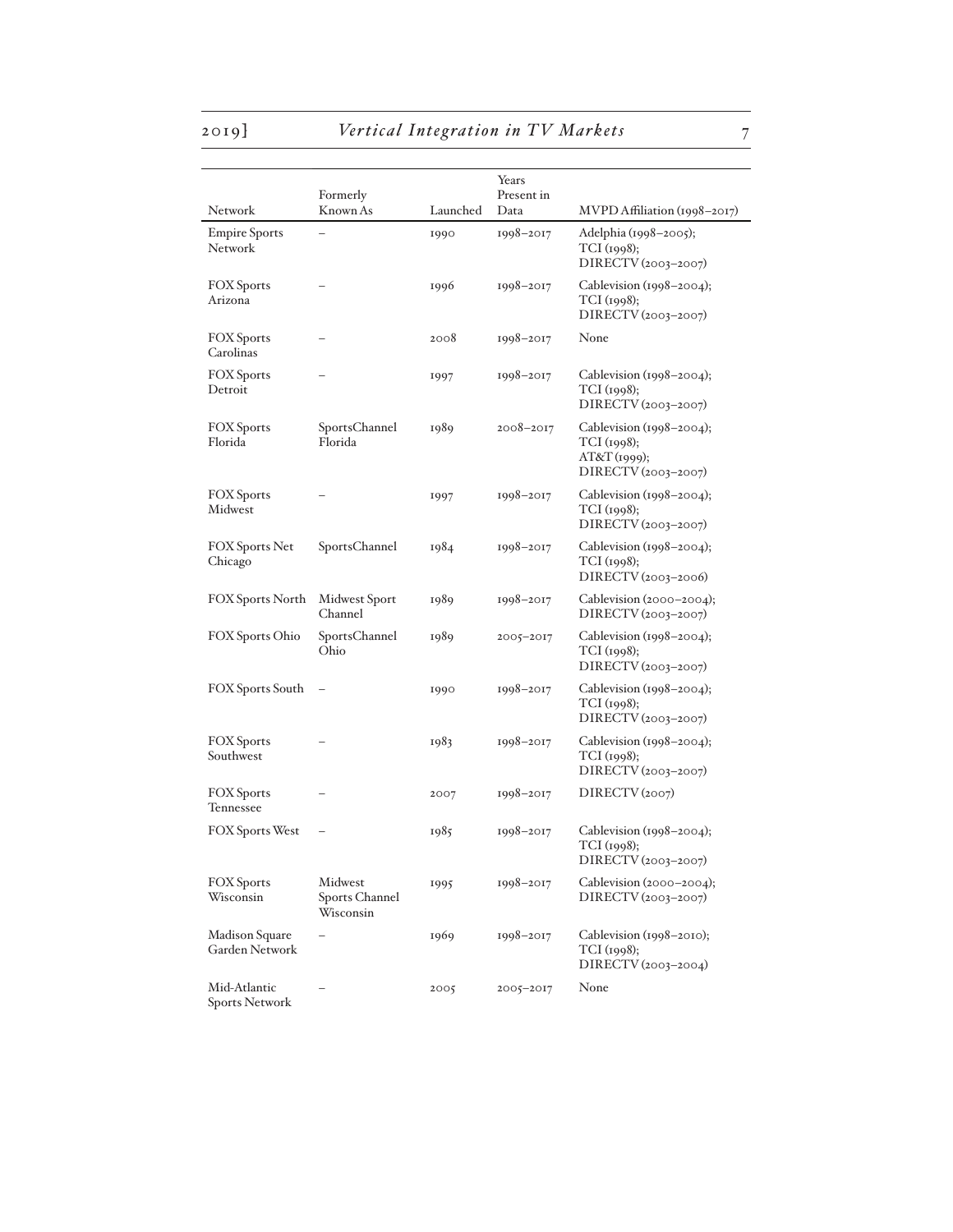8 *The Criterion Journal on Innovation* [Vol. 4:1]

|                                              |                                                          |          | Years      |                                                                                                                                                            |
|----------------------------------------------|----------------------------------------------------------|----------|------------|------------------------------------------------------------------------------------------------------------------------------------------------------------|
|                                              | Formerly                                                 |          | Present in |                                                                                                                                                            |
| Network                                      | Known As                                                 | Launched | Data       | MVPD Affiliation (1998-2017)                                                                                                                               |
| MSG Plus                                     | SportsChannel<br>New York; FOX<br><b>Sports New York</b> | 1989     | 1998-2017  | Cablevision (1998–2010);<br>TCI (1998);<br>DIRECTV (2003-2004)                                                                                             |
| New England<br><b>Sports Network</b>         |                                                          | 1984     | 1998-2017  | None                                                                                                                                                       |
| Prime Ticket                                 | <b>FOX Sports Net</b><br>West <sub>2</sub>               | 1997     | 1998–2017  | Cablevision $(1998-2004)$ ;<br>TCI (1998);<br>DIRECTV (2003-2007)                                                                                          |
| <b>Root Sports</b><br>Northwest              | <b>FOX Sports</b><br>Northwest                           | 1988     | 1998-2017  | Cablevision $(1998-2004)$ ;<br>TCI (1998);<br>DIRECTV (2003-2017)                                                                                          |
| Root Sports<br>Pittsburgh                    | <b>FOX</b> Sports<br>Pittsburgh                          | 1986     | 1998-2017  | Cablevision $(1998-2004)$ ;<br>TCI (1998); DIRECTV<br>$(2003 - 2017)$                                                                                      |
| <b>Root Sports</b><br>Rocky Mountain         | <b>FOX Sports Rocky</b><br>Mountain                      | 1988     | 1998-2017  | Cablevision $(1998-2004)$ ;<br>TCI (1998);<br>DIRECTV (2003–2017)                                                                                          |
| <b>Royal Sports</b><br>Television<br>Network |                                                          | 2003     | 2003-2008  | None                                                                                                                                                       |
| SportsNet New<br>York                        | Sterling Entertain-<br>ment                              | 2006     | 2006–2017  | Time Warner Cable (2006–<br>$2016$ :<br>Charter (2016–2017);<br>Comcast (2006-2017)                                                                        |
| SportSouth                                   | Turner South                                             | 1999     | 1999-2017  | Time Warner Cable (1999–<br>2005);<br>DIRECTV (2006–2007)                                                                                                  |
| SportsTime Ohio                              |                                                          | 2006     | 2006–2017  | None                                                                                                                                                       |
| Sun Sports                                   | <b>Sunshine Network</b>                                  | 1988     | 1998-2017  | Comcast (1998-2001);<br>$Cox(1998-2004);$<br>MediaOne (1998-1999);<br>TCI (1998);<br>$AT&T(1998-2000);$<br>Cablevision (2003-2004);<br>DIRECTV (2003-2007) |
| <b>YES Network</b>                           |                                                          | 2002     | 2002-2017  | None                                                                                                                                                       |

*Sources*: Caves, Holt & Singer, *supra* note 6, at 77–78; *supra* Table 1.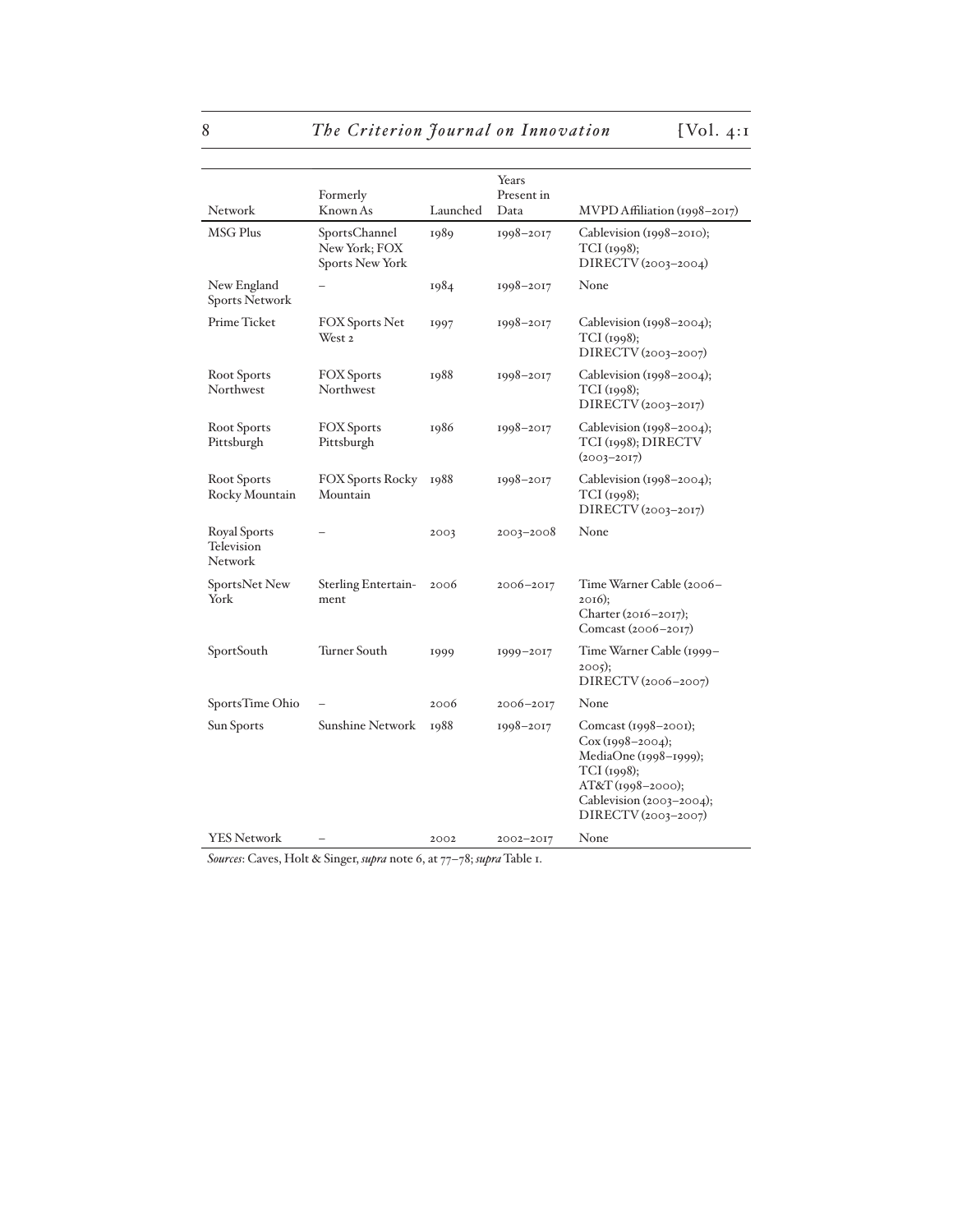#### II. The Model

We estimate the same regression models used in the 2013 study.<sup>9</sup> That analysis includes six models written as follows (indexed by *k*):

$$
Fee_{ii} = \alpha + \alpha_i + \beta_k Affil_{ii-k} + \delta_1 Cost_{ii} + \delta_2 Ad_{ii} + \sum_{j=1}^J \theta_j X_{ijl} + \varepsilon_{ii}
$$
  
\n
$$
k = 0, 1, 2, 3, 4, 5
$$
 (1)

where  $\text{Fe}_{i}$  is the real license fee per subscriber per month for network  $i$  in year *t*;  $\alpha$ , denotes a fixed effect for network *i*;  $Affil_{n-k}$  is equal to 1 if the RSN was affiliated in year  $t - k$ , and  $\circ$  if the RSN was independent; *Cost*<sub>*i*</sub> is the real RSN programming expenses per subscriber per month in year  $t$ ;  $Ad<sub>r</sub>$  is the real RSN advertising revenue per subscriber per month in year  $t$ ;  $X_{ij}$  is a set of additional controls (yearly dummies); and ε<sub>*it*</sub> is a random error term.

Following the 2013 study, we control for network age using a spline with knot points<sup>10</sup> at the quintiles of the age variable. Standard errors are clustered by network owner. All prices are deflated to 2010 dollars using the Consumer Price Index (CPI).<sup>11</sup>

# III. Empirical Results from Re-Estimating the 2013 Model Using Updated Data

Caves, Holt, and Singer appear to have estimated their model in levels without weights. We replicate this approach, but we also estimate log regressions, and estimate the level and log regressions both with and without weights (using affiliate revenues as weights).<sup>12</sup> Following the model presented in Table 4 of the 2013 study, we use a contemporaneous affiliation indicator and up to five possible lags of the affiliation indicator, for 1998 to 2010 (Table 5a and Table 5b below), 2011 to 2017 (Table 6a and Table 6b below), and 1998 to 2017 (Table 7a and Table 7b below). That methodology yields 72 different permutations of the regression specification.

Caves, Holt & Singer, *supra* note 6, at 81-82 & tbl.4.

<sup>10</sup> *See* William H. Greene, Econometric Analysis 158–60 (Prentice Hall 7th ed. 2012) (describing how one can fit a curve using spline functions, a type of piecewise polynomial function*)*; *id.* at 159 (showing that "knots" are points at which a piecewise polynomial function is partitioned into subintervals).

<sup>&</sup>lt;sup>11</sup> We use annual CPI, not seasonally adjusted, obtained from the Federal Reserve Bank of St. Louis. Consumer Price Index: Total All Items for the United States (CPALTTo1USA661S), FEDERAL RESERVE BANK OF St. Louis, https://fred.stlouisfed.org/series/CPALTT01USA661S.

<sup>&</sup>lt;sup>12</sup> Because economic theory does not specify the functional form of the dependent variable, we specify it in levels and, as a robustness check, in logs. As another check, we run weighted versions of regressions (using total affiliate fee revenues for each network in each year as weights) to test whether the effect of vertical integration on prices varies with network size.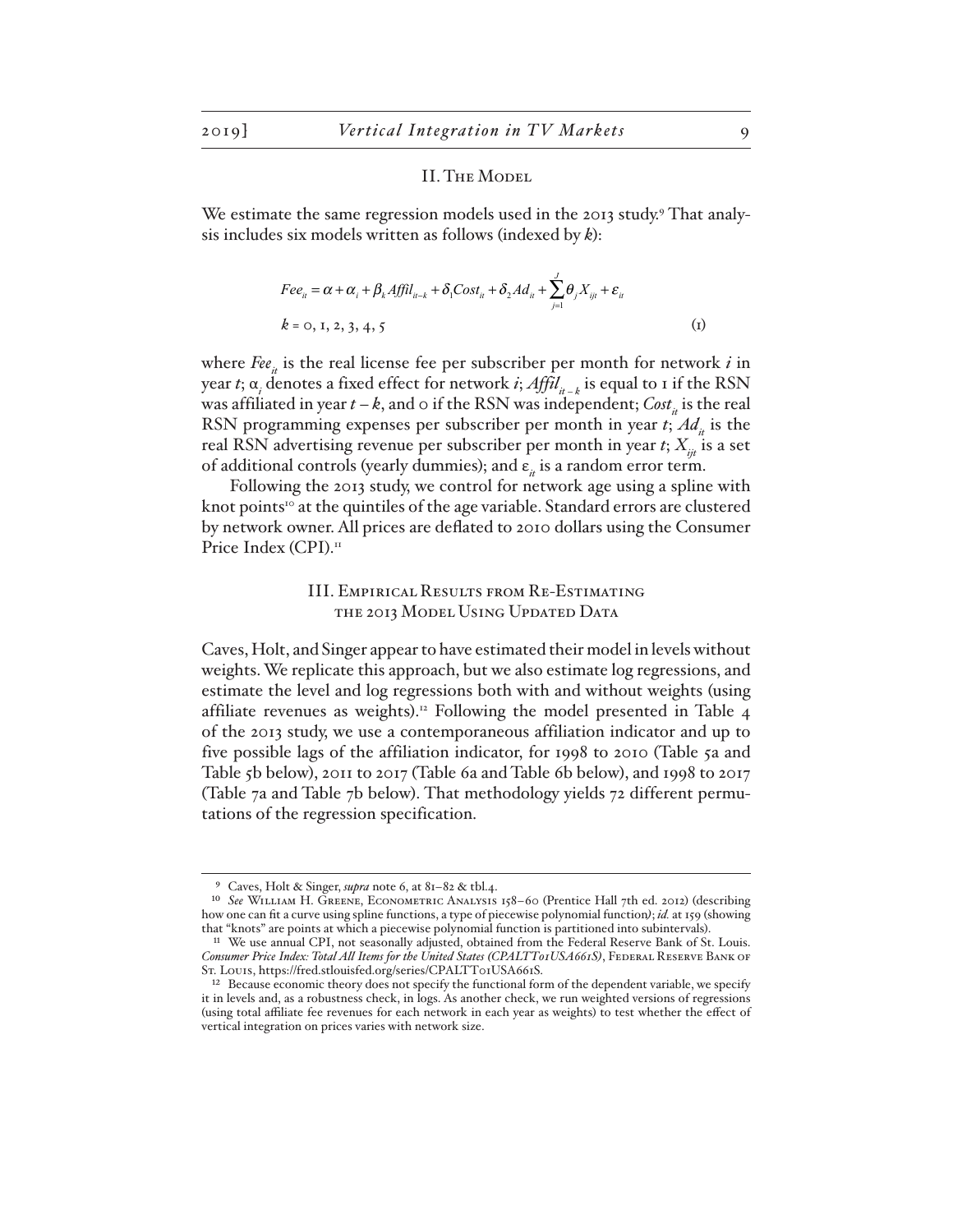We find that the 2013 study's conclusion that vertically integrated content owners charge higher fees does not hold up in the updated data. This inference can be seen in several ways: (1) overall, 54 of the 72 regression specifications have negative coefficients on the vertical integration variable, of which 22 are statistically significant at the 10-percent level; (2) only one of the 72 vertical integration coefficients is positive and statistically significant; (3) the average effect of vertical integration on affiliate fees among the models estimated in levels is –\$0.08; and (4) the average effect of vertical integration on affiliate fees among the models estimated in logs is –3.9 percent.

|                                                     | (I)                      | (2)                      | (3)                      | (4)                      | (5)                      | (6)                      | (7)                      | (8)                      | (9)                      | (10)              | (11)      | (12)                     |
|-----------------------------------------------------|--------------------------|--------------------------|--------------------------|--------------------------|--------------------------|--------------------------|--------------------------|--------------------------|--------------------------|-------------------|-----------|--------------------------|
| Weighted:                                           | No                       | $\rm No$                 | $\rm No$                 | No                       | $\rm No$                 | $\rm No$                 | Yes                      | Yes                      | Yes                      | Yes               | Yes       | Yes                      |
| Affil.                                              | $-0.278**$               | ۳                        | $\equiv$                 | ۳                        | ÷.                       | $\equiv$                 | $-0.148$                 | $\overline{\phantom{m}}$ | ۳                        | $\equiv$          | ÷         | $\equiv$                 |
| Affil. Lag I                                        | $\qquad \qquad -$        | $-0.087$                 |                          |                          |                          |                          |                          | $-0.017$                 |                          |                   |           | $\overline{\phantom{0}}$ |
| Affil. Lag 2                                        | $\overline{\phantom{0}}$ | $\overline{\phantom{0}}$ | $-0.039$                 |                          |                          |                          | ÷                        | $\overline{\phantom{0}}$ | 0.066                    |                   |           | $\equiv$                 |
| Affil. Lag 3                                        | $\overline{\phantom{0}}$ | $\overline{\phantom{0}}$ | $\overline{\phantom{0}}$ | $-0.074***$              | $\overline{\phantom{0}}$ | $\overline{\phantom{0}}$ | $\overline{\phantom{0}}$ | ÷                        | $\overline{\phantom{0}}$ | $-0.087$          |           | $\overline{\phantom{0}}$ |
| Affil. Lag 4                                        | $\overline{\phantom{0}}$ | $\overline{\phantom{0}}$ | $\qquad \qquad -$        | $\overline{\phantom{0}}$ | $-0.054***$              |                          | $\overline{\phantom{0}}$ | $\qquad \qquad -$        | $\overline{\phantom{0}}$ | $\qquad \qquad -$ | $-0.053*$ | $\qquad \qquad -$        |
| Affil. Lag 5                                        |                          |                          |                          |                          |                          | $-0.02I$                 |                          |                          |                          |                   |           | $-0.020$                 |
| Prog. Costs<br>per Sub per<br>Month<br>$(2010$ USD) | 0.057                    | $0.690**$                | $0.800***$               | $0.844***$               | $0.902**$                | $0.965***$               | 0.264                    | $0.663**$                | $0.806**$                | $0.862**$         | $0.903**$ | $0.963**$                |
| Ad. Revenue per<br>Sub per Month<br>$(2010$ USD)    | $0.411*$                 | $-0.179$                 | $-0.267*$                | $-0.326*$                | $-0.454$ <sup>*</sup>    | $-0.765*$                | $0.605*$                 | 0.070                    | $-0.090$                 | $-0.183$          | $-0.443$  | $-1.009*$                |
| Age of Network<br>Spline I                          | $0.085***$               | $0.072***$               | $0.057*$                 | 0.045                    | 0.001                    | $-0.02I$                 | $0.099***$               | $0.109***$               | $0.046**$                | 0.025             | 0.004     | 0.010                    |
| Age of Network<br>Spline 2                          | $-0.082$                 | $-0.118$                 | $-0.073$                 | $-0.003$                 | 0.085                    | 0.126                    | $-0.169**$               | $-0.137***$              | $-0.053$                 | 0.045             | 0.107     | 0.070                    |
| Age of Network<br>Spline 3                          | 0.131                    | 0.248                    | 0.142                    | $-0.022$                 | $-0.218$                 | $-0.307$                 | $0.365***$               | $0.297***$               | 0.104                    | $-0.122$          | $-0.260$  | $-0.175$                 |
|                                                     |                          |                          |                          |                          |                          |                          |                          |                          |                          |                   |           |                          |
| Constant                                            | $0.347**$                | 0.036                    | 0.153                    | $-0.145$                 | $0.500**$                | $0.773***$               | $-0.445$                 | $-1.272**$               | $-0.202*$                | $-0.136$          | 0.01I     | 0.451                    |
| F Statistic                                         | 983                      | 845                      | 853                      | 361                      | 89                       | 29                       | 563                      | 2446                     | 831                      | 570               | 6196      | 257                      |
| F P-Value                                           | 0.000                    | 0.000                    | 0.000                    | 0.000                    | 0.000                    | 0.000                    | 0.000                    | 0.000                    | 0.000                    | 0.000             | 0.000     | 0.000                    |
| Observations                                        | 410                      | 369                      | 328                      | 288                      | 250                      | 214                      | 410                      | 369                      | 328                      | 288               | 250       | 214                      |
| $R$ -squared                                        | 0.866                    | 0.934                    | 0.953                    | 0.962                    | 0.971                    | 0.979                    | 0.919                    | 0.950                    | 0.963                    | 0.967             | 0.972     | 0.977                    |
| Number of<br><b>Networks</b>                        | 4I                       | 4I                       | 40                       | 38                       | 36                       | 33                       | 41                       | 4 <sub>I</sub>           | 40                       | 38                | 36        | 33                       |

Table 5a. Regression Results Using Lagged Multichannel Video Programming Distributor (MVPD) Affiliation (1998 to 2010) (Variables in Levels)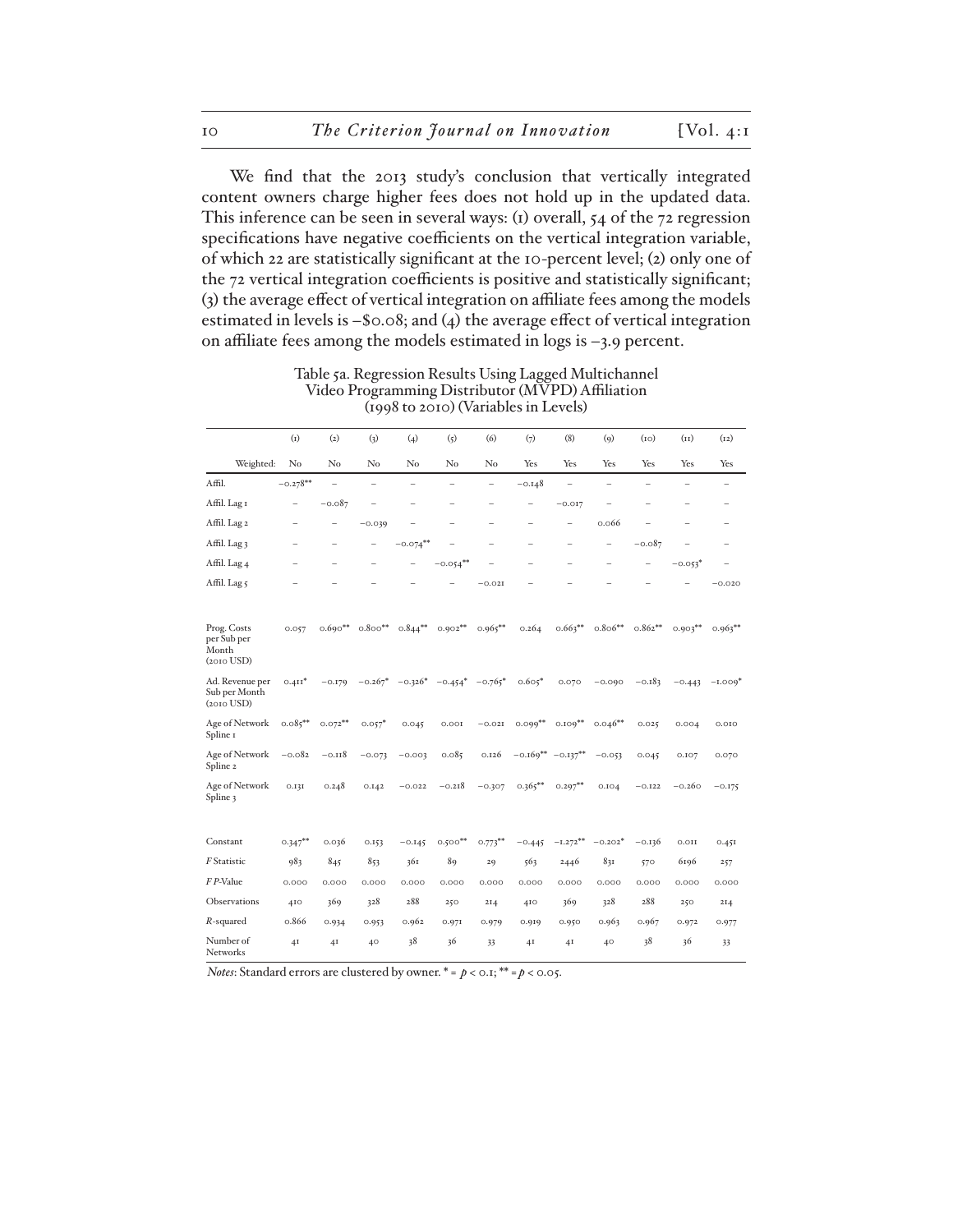# Table 5b. Regression Results Using Lagged Multichannel Video Programming Distributor (MVPD) Affiliation (1998 to 2010) (Variables in Logs)

|                                                            | (13)                     | (14)        | (15)                     | (16)                  | (17)                     | (18)                     | (19)                                                                                                                                                          | (20)       | (21)              | (22)                                      | (23)                     | (24)                     |
|------------------------------------------------------------|--------------------------|-------------|--------------------------|-----------------------|--------------------------|--------------------------|---------------------------------------------------------------------------------------------------------------------------------------------------------------|------------|-------------------|-------------------------------------------|--------------------------|--------------------------|
| Weighted:                                                  | No                       | No          | No                       | No                    | No                       | No                       | Yes                                                                                                                                                           | Yes        | Yes               | Yes                                       | Yes                      | Yes                      |
| Affil.                                                     | $-0.176**$               | $\equiv$    | ÷                        | ÷                     | $\overline{\phantom{0}}$ | $\qquad \qquad -$        | $-0.082$                                                                                                                                                      | $\equiv$   | ÷                 |                                           | $\overline{\phantom{0}}$ | $\qquad \qquad -$        |
| Affil. Lag I                                               | $\overline{\phantom{0}}$ | $-0.094*$   | $\equiv$                 |                       | $\overline{\phantom{0}}$ | $\overline{\phantom{0}}$ | $\qquad \qquad -$                                                                                                                                             | $-0.039$   | $\qquad \qquad -$ |                                           | $\overline{\phantom{0}}$ | $\overline{\phantom{0}}$ |
| Affil. Lag 2                                               |                          | -           | $-0.054*$                |                       | $\overline{\phantom{0}}$ |                          |                                                                                                                                                               | -          | $-0.001$          |                                           |                          | -                        |
| Affil. Lag 3                                               |                          |             | $\overline{\phantom{0}}$ | $-0.047**$            |                          |                          |                                                                                                                                                               |            |                   | $-0.040$                                  |                          |                          |
| Affil. Lag 4                                               |                          |             |                          |                       | $-0.034$                 |                          |                                                                                                                                                               |            |                   |                                           | $-0.025$                 |                          |
| Affil. Lag 5                                               |                          |             |                          |                       |                          | $-0.014$                 |                                                                                                                                                               |            |                   |                                           |                          | $-0.011$                 |
| Log Prog. Costs<br>per Sub per<br>Month<br>$(2010$ USD)    | $0.343***$               | $0.644***$  | $0.721***$               | $0.743***$            | $0.783**$                | $0.817**$                | $0.528**$                                                                                                                                                     | $0.654***$ | $0.707**$         | $0.724***$                                | $0.739**$                | $0.760***$               |
| Log Ad. Revenue<br>per Sub per<br>Month<br>$(2010$ USD $)$ |                          |             |                          |                       |                          |                          | $-0.083$ $-0.232^{**}$ $-0.252^{**}$ $-0.202^{**}$ $-0.292^{**}$ $-0.308^{**}$ $-0.066$ $-0.148^{**}$ $-0.166^{**}$ $-0.193^{**}$ $-0.292^{**}$ $-0.293^{**}$ |            |                   |                                           |                          |                          |
| Age of Network<br>Spline I                                 | $0.085***$               | $0.065***$  | $0.054***$               | $0.048**$             | 0.015                    | $-0.004$                 | $0.077***$                                                                                                                                                    | $0.070***$ | $0.032*$          | 0.036                                     | 0.018                    | $-0.010$                 |
| Age of Network -0.118**<br>Spline <sub>2</sub>             |                          | $-0.097$    | $-0.056$                 | $-0.017$              | 0.038                    | 0.063                    | $-0.090**$                                                                                                                                                    | $-0.049$   | $-0.005$          | 0.05I                                     | 0.098                    | 0.095                    |
| Age of Network<br>Spline 3                                 | $0.228***$               | 0.187       | 0.091                    | $-0.000$              | $-0.118$                 | $-0.168$                 | $0.180***$                                                                                                                                                    | 0.085      | $-0.020$          | $-0.145$                                  | $-0.245$                 | $-0.232$                 |
| Constant                                                   | $-0.526**$               | $-0.420***$ |                          | $-0.415*** -0.670***$ | $-0.185$                 | 0.071                    | $-0.903**$                                                                                                                                                    | $-1.109**$ |                   | $-0.389^{**}$ $-1.001^{**}$ $-0.970^{**}$ |                          | $-0.147$                 |
| F Statistic                                                | 1694                     | 1573        | 545                      | 479                   | 167                      | $_{\rm IOI}$             | 1935                                                                                                                                                          | 859        | 1781              | 4266                                      | 2405                     | 299                      |
| F P-Value                                                  | 0.000                    | 0.000       | 0.000                    | 0.000                 | 0.000                    | 0.000                    | 0.000                                                                                                                                                         | 0.000      | 0.000             | 0.000                                     | 0.000                    | 0.000                    |
| Observations                                               | 410                      | 369         | 328                      | 288                   | 250                      | 214                      | 4I <sub>O</sub>                                                                                                                                               | 369        | 328               | 288                                       | 250                      | 214                      |
| $R$ -squared                                               | 0.920                    | 0.948       | 0.964                    | 0.968                 | 0.973                    | 0.978                    | 0.937                                                                                                                                                         | 0.952      | 0.960             | 0.964                                     | 0.969                    | 0.974                    |
| Number of<br>Networks                                      | 4 <sub>I</sub>           | 41          | 40                       | 38                    | 36                       | 33                       | 4 <sup>I</sup>                                                                                                                                                | 4I         | 40                | 38                                        | 36                       | 33                       |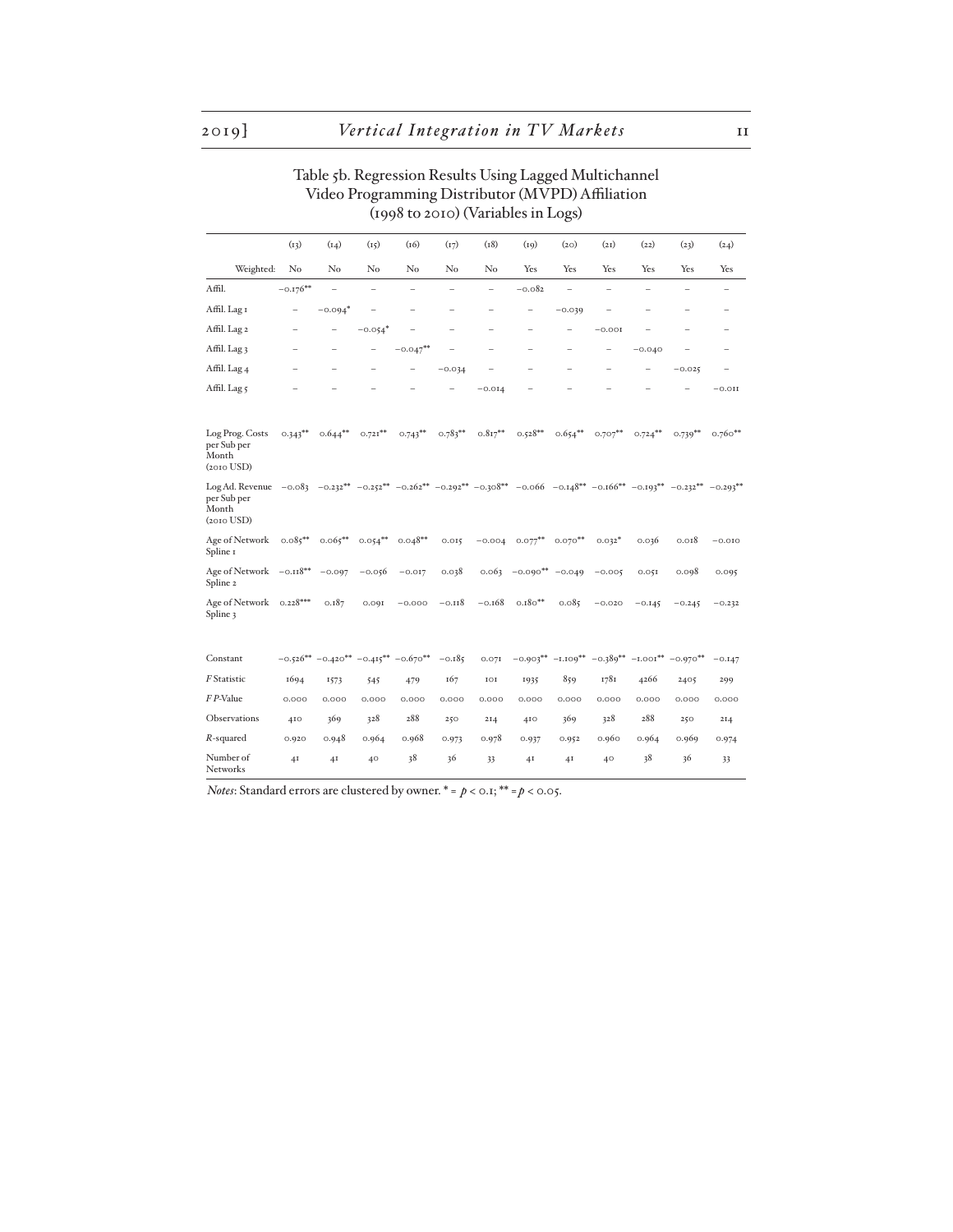# Table 6a. Regression Results Using Lagged MVPD Affiliation (2011 to 2017) (Variables in Levels)

|                                                     | (I)                      | (2)                    | (3)         | (4)                      | (5)                      | (6)                      | (7)                                                       | (8)                      | (9)                      | (10)        | (11)                | (12)                     |
|-----------------------------------------------------|--------------------------|------------------------|-------------|--------------------------|--------------------------|--------------------------|-----------------------------------------------------------|--------------------------|--------------------------|-------------|---------------------|--------------------------|
| Weighted:                                           | $\rm No$                 | No                     | No          | No                       | No                       | $\rm No$                 | Yes                                                       | Yes                      | Yes                      | Yes         | Yes                 | Yes                      |
| Affil.                                              | $-0.733***$              | ۳                      | ÷           | ÷                        | $\equiv$                 | ÷                        | $-0.608**$                                                | ÷                        | $=$                      | $\equiv$    | ÷                   | ۳                        |
| Affil. Lag I                                        | $\overline{\phantom{0}}$ | $-0.256**$             | ÷           | $\overline{\phantom{0}}$ | $\overline{\phantom{0}}$ | $\overline{\phantom{0}}$ | $\overline{\phantom{0}}$                                  | $-0.246**$               | $\overline{\phantom{0}}$ |             | ÷                   | $\overline{\phantom{0}}$ |
| Affil. Lag 2                                        |                          | -                      | $-0.153***$ |                          | -                        |                          |                                                           | $\overline{\phantom{0}}$ | $-0.128**$               |             |                     | $\overline{\phantom{0}}$ |
| Affil. Lag 3                                        | $\overline{\phantom{0}}$ | -                      | -           | $-0.037$                 | -                        | -                        | $\overline{\phantom{0}}$                                  | -                        | -                        | 0.022       |                     | -                        |
| Affil. Lag 4                                        |                          |                        |             |                          | $-0.010$                 |                          |                                                           |                          |                          |             | 0.092               | ۳                        |
| Affil. Lag 5                                        |                          |                        |             |                          |                          | $-0.028$                 |                                                           |                          |                          |             |                     | 0.022                    |
| Prog. Costs<br>per Sub per<br>Month<br>$(2010$ USD) | $1.383**$                | $1.390**$              | $1.385***$  | $1.381**$                | 1.388**                  | $1.415***$               | $1.402**$                                                 | $1.406**$                | $1.400**$                | $1.404**$   | $1.396**$           | $1.398**$                |
| Ad. Revenue per<br>Sub per Month<br>$(2010$ USD)    |                          | $-I.145***$ $-I.196**$ | $-1.154***$ | $-1.131***$              |                          |                          | $-I.166***$ $-I.245***$ $-I.292***$ $-I.400**$ $-I.315**$ |                          |                          | $-1.312***$ | $-{\rm i}.377^{**}$ | $-1.314***$              |
| Age of Network<br>Spline 1                          | $0.046**$                | $0.050***$             | $0.049**$   | $0.047***$               | $0.050***$               | $0.053***$               | $0.066**$                                                 | $0.085***$               | $0.083***$               | $0.077***$  | $0.073***$          | $0.078**$                |
| Age of Network<br>Spline 2                          | 0.017                    | 0.016                  | 0.017       | 0.018                    | 0.007                    | 0.004                    | $-0.026$                                                  | $-0.03I$                 | $-0.028$                 | $-0.026$    | $-0.019$            | $-0.026$                 |
| Age of Network<br>Spline 3                          | $-0.070$                 | $-0.075$               | $-0.078$    | $-0.074$                 | $-0.046$                 | $-0.038$                 | 0.028                                                     | 0.031                    | 0.025                    | 0.03I       | 0.016               | 0.029                    |
| Constant                                            | 0.059                    | 0.065                  | 0.051       | 0.053                    | $-0.102$                 | $-0.020$                 | $-0.012$                                                  | $-0.531*$                | $-0.517$                 | $-0.548*$   | $-0.483$            | $-0.700*$                |
| F Statistic                                         | 467                      | 310                    | 399         | 264                      | 350                      | 849                      | 27,774                                                    | 208                      | 221                      | 257         | 1183                | 29,369                   |
| F P-Value                                           | 0.000                    | 0.000                  | 0.000       | 0.000                    | 0.000                    | 0.000                    | 0.000                                                     | 0.000                    | 0.000                    | 0.000       | 0.000               | 0.000                    |
| Observations                                        | 244                      | 244                    | 244         | 244                      | 242                      | 239                      | 244                                                       | 244                      | 244                      | 244         | 242                 | 239                      |
| $R$ -squared                                        | 0.983                    | 0.983                  | 0.983       | 0.983                    | 0.983                    | 0.984                    | 0.977                                                     | 0.978                    | 0.977                    | 0.977       | 0.977               | 0.977                    |
| Number of<br>Networks                               | 35                       | 35                     | 35          | 35                       | 35                       | 35                       | 35                                                        | 35                       | 35                       | 35          | 35                  | 35                       |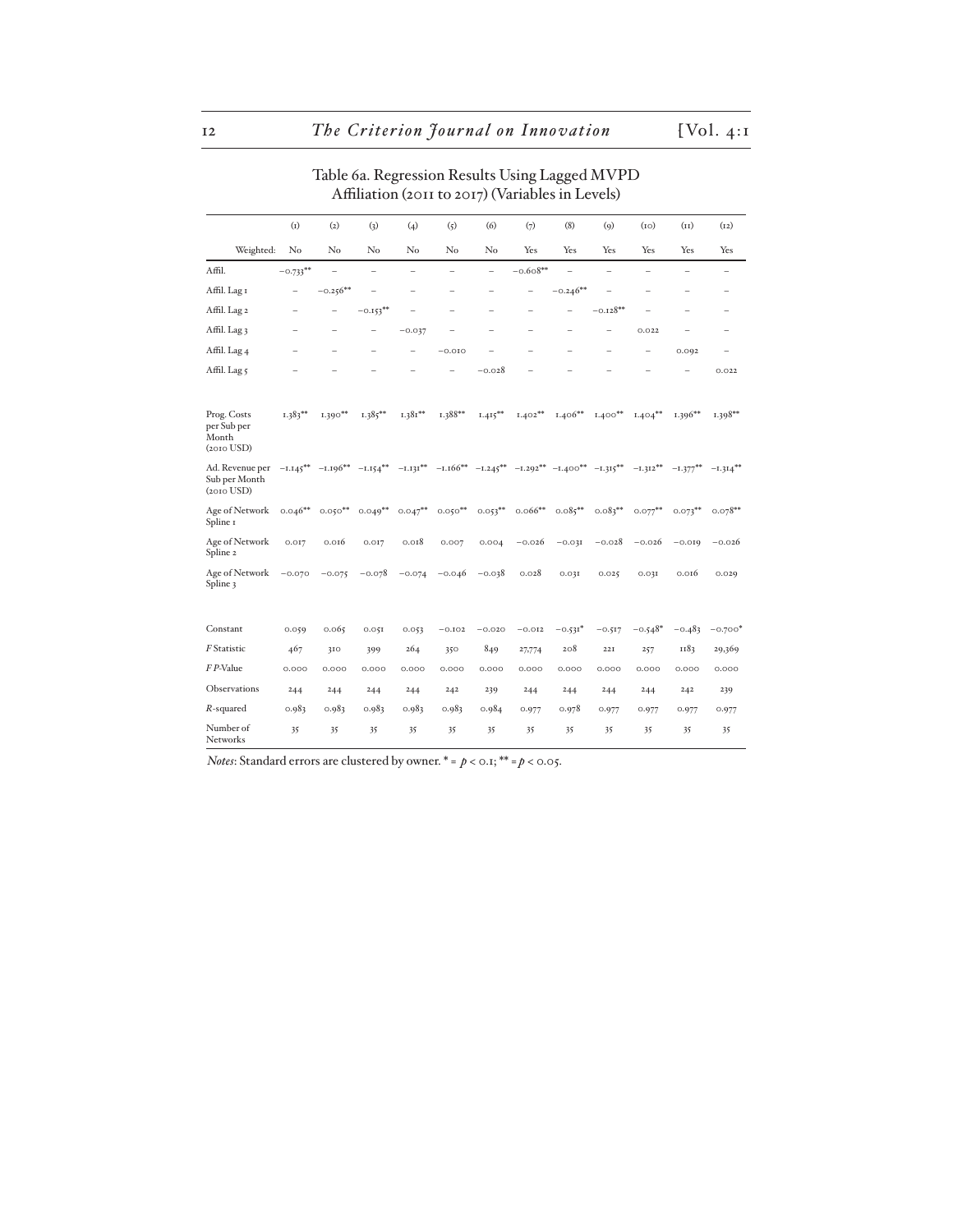# Table 6b. Regression Results Using Lagged MVPD Affiliation (2011 to 2017) (Variables in Logs)

|                                                                                                                                                                                                                                    | (13)                     | (14)                     | (15)      | (16)           | (17)        | (18)                     | (19)        | (20)                     | (2I)              | (22)       | (23)                     | (24)                     |
|------------------------------------------------------------------------------------------------------------------------------------------------------------------------------------------------------------------------------------|--------------------------|--------------------------|-----------|----------------|-------------|--------------------------|-------------|--------------------------|-------------------|------------|--------------------------|--------------------------|
| Weighted:                                                                                                                                                                                                                          | No                       | $\rm No$                 | No        | No             | No          | No                       | Yes         | Yes                      | Yes               | Yes        | Yes                      | Yes                      |
| Affil.                                                                                                                                                                                                                             | 0.104                    | ۳                        | ÷         | $\overline{a}$ | L.          | $\overline{a}$           | $-0.234***$ | L.                       | L.                | L.         | $\overline{\phantom{a}}$ | $\equiv$                 |
| Affil. Lag I                                                                                                                                                                                                                       | $\overline{\phantom{0}}$ | $-0.054*$                |           | ÷              | L,          | $\overline{\phantom{0}}$ | ۰           | $-0.040$                 | -                 |            | $\overline{\phantom{0}}$ | $\overline{\phantom{0}}$ |
| Affil. Lag 2                                                                                                                                                                                                                       | ÷                        |                          | $-0.002$  | -              | L,          | $\equiv$                 |             | $\overline{\phantom{0}}$ | 0.017             |            |                          | $\overline{\phantom{0}}$ |
| Affil. Lag 3                                                                                                                                                                                                                       | ÷                        | $\overline{\phantom{0}}$ | $\equiv$  | 0.040          | ۰           |                          |             | $\overline{\phantom{0}}$ | $\qquad \qquad -$ | $0.093***$ |                          | $\overline{\phantom{0}}$ |
| Affil. Lag 4                                                                                                                                                                                                                       | ÷                        |                          |           | -              | 0.017       |                          |             |                          |                   |            | 0.068                    | $\overline{\phantom{0}}$ |
| Affil. Lag 5                                                                                                                                                                                                                       |                          |                          |           |                |             | $-0.015$                 |             |                          |                   |            |                          | 0.019                    |
| Log Prog. Costs<br>per Sub per<br>Month<br>$(2010$ USD $)$                                                                                                                                                                         | $0.981**$                | $0.981**$                | $0.981**$ | $0.989**$      | $0.988**$   | $1.040**$                | $0.918**$   | $0.916**$                | $0.921**$         | $0.949**$  | $0.921***$               | $0.919**$                |
| Log Ad. Revenue $-0.233^{**}$ $-0.233^{**}$ $-0.233^{**}$ $-0.245^{**}$ $-0.235^{**}$ $-0.291^{**}$ $-0.284^{**}$ $-0.282^{**}$ $-0.289^{**}$ $-0.361^{**}$ $-0.308^{**}$ $-0.282^{**}$<br>per Sub per<br>Month<br>$(2010$ USD $)$ |                          |                          |           |                |             |                          |             |                          |                   |            |                          |                          |
| Age of Network<br>Spline 1                                                                                                                                                                                                         | 0.019                    | 0.020                    | 0.019     | 0.018          | $0.042**$   | $0.024***$               | $0.021*$    | $0.024***$               | $0.023***$        | $0.022***$ | $0.018*$                 | $0.020**$                |
| Age of Network<br>Spline 2                                                                                                                                                                                                         | $-0.119$                 | $-0.120$                 | $-0.119$  | $-0.016$       | $-0.114$    | $-0.130$                 | $-0.118*$   | $-0.118*$                | $-0.117*$         | $-0.113*$  | $-0.136*$                | $-0.131*$                |
| Age of Network<br>Spline 3                                                                                                                                                                                                         | $0.228***$               | 0.187                    | 0.091     | $-0.000$       | $-0.118$    | $-0.168$                 | $0.180*$    | 0.085                    | $-0.020$          | $-0.145$   | $-0.245$                 | $-0.232$                 |
| Constant                                                                                                                                                                                                                           | $-0.108$                 | $-0.108$                 | $-0.108$  | $-0.115$       | $-1.255***$ | $-0.344***$              | $-0.206$    | $-0.324***$              | $-0.334*$         | $-0.418**$ | $-0.309**$               | $-0.297$                 |
| F Statistic                                                                                                                                                                                                                        | 204                      | 84I                      | 175       | 199            | 640         | 484                      | 42,363      | 164                      | 156               | 298        | 318                      | 523                      |
| F P-Value                                                                                                                                                                                                                          | 0.000                    | 0.000                    | 0.000     | 0.000          | 0.000       | 0.000                    | 0.000       | 0.000                    | 0.000             | 0.000      | 0.000                    | 0.000                    |
| Observations                                                                                                                                                                                                                       | 244                      | 244                      | 244       | 244            | 242         | 239                      | 244         | 244                      | 244               | 244        | 242                      | 239                      |
| $R$ -squared                                                                                                                                                                                                                       | 0.985                    | 0.985                    | 0.985     | 0.985          | 0.985       | 0.989                    | 0.980       | 0.980                    | 0.980             | 0.981      | 0.981                    | 0.981                    |
| Number of<br>Networks                                                                                                                                                                                                              | 35                       | 35                       | 35        | 35             | 35          | 35                       | 35          | 35                       | 35                | 35         | 35                       | 35                       |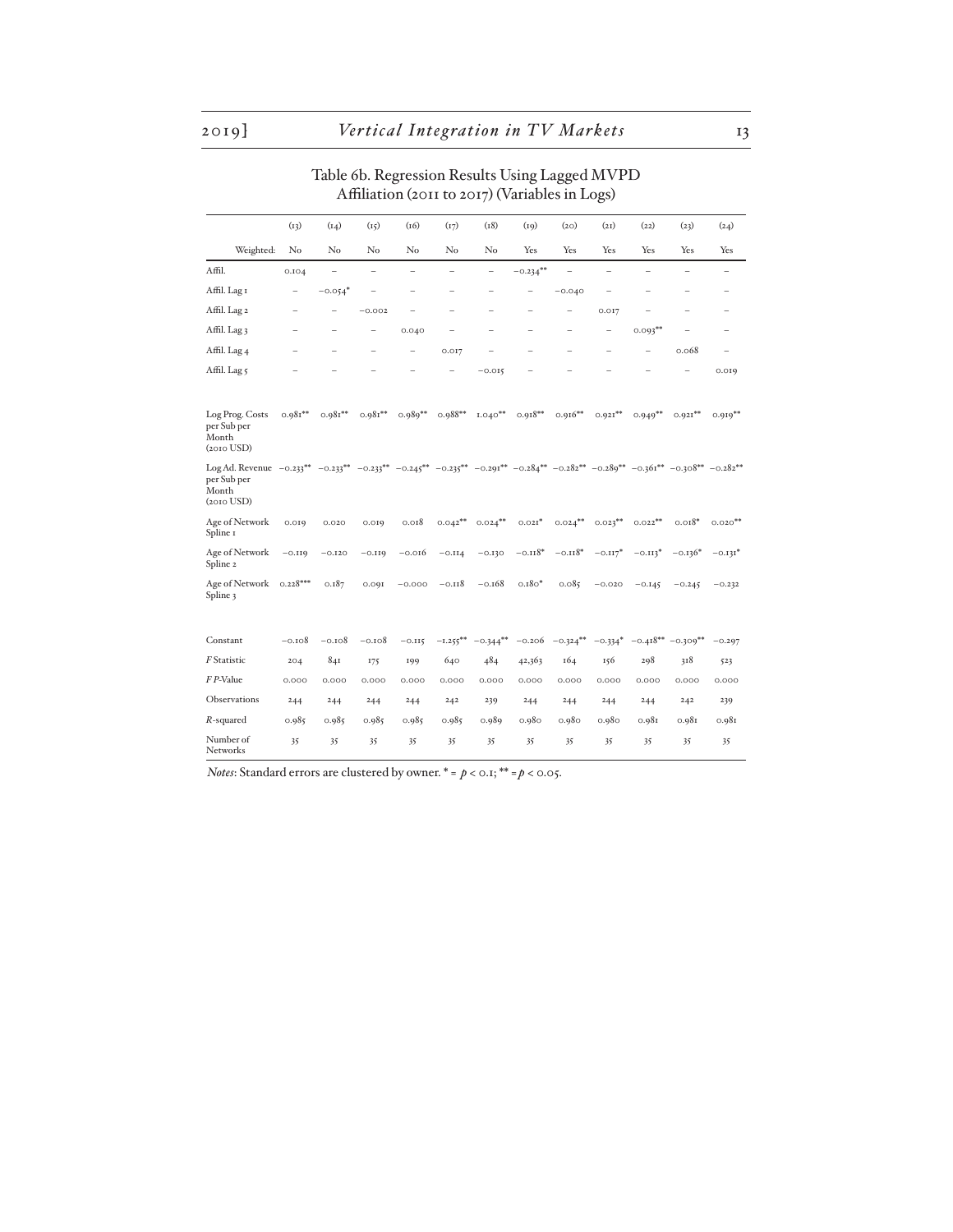# Table 7a. Regression Results Using Lagged MVPD Affiliation (1998 to 2017) (Variables in Levels)

|                                                        | (I)                      | (2)                      | (3)                      | (4)        | (5)                      | (6)                      | (7)                                            | (8)                      | (q)                                                                                                   | (10)                     | (11)                     | (12)                     |
|--------------------------------------------------------|--------------------------|--------------------------|--------------------------|------------|--------------------------|--------------------------|------------------------------------------------|--------------------------|-------------------------------------------------------------------------------------------------------|--------------------------|--------------------------|--------------------------|
| Weighted:                                              | $\rm No$                 | No                       | No                       | No         | $\rm No$                 | $\rm No$                 | Yes                                            | Yes                      | Yes                                                                                                   | Yes                      | Yes                      | Yes                      |
| Affil.                                                 | $-0.293**$               | Ē.                       | ÷                        | ÷          | $\equiv$                 | ÷                        | $-0.098$                                       | ÷                        | ۳                                                                                                     | $\overline{\phantom{0}}$ | $\overline{\phantom{0}}$ | $\overline{\phantom{0}}$ |
| Affil. Lag I                                           | $\overline{\phantom{m}}$ | $-0.107$                 | -                        | ÷          | -                        | $\overline{\phantom{0}}$ | $\qquad \qquad -$                              | $-0.027$                 | $\overline{\phantom{0}}$                                                                              | $\overline{\phantom{0}}$ | $\overline{\phantom{0}}$ | $\overline{\phantom{0}}$ |
| Affil. Lag 2                                           | $\overline{\phantom{0}}$ | $\overline{\phantom{0}}$ | $-0.063$                 |            | $\overline{\phantom{0}}$ |                          | -                                              | -                        | 0.034                                                                                                 |                          | ÷                        | $\qquad \qquad -$        |
| Affil. Lag 3                                           | -                        | $\overline{\phantom{0}}$ | $\overline{\phantom{0}}$ | $-0.028$   |                          |                          | -                                              | $\overline{\phantom{0}}$ | $\qquad \qquad -$                                                                                     | 0.099                    |                          | $\overline{\phantom{0}}$ |
| Affil. Lag 4                                           |                          |                          |                          |            | $-0.003$                 |                          |                                                |                          |                                                                                                       |                          | 0.145                    | $\overline{\phantom{0}}$ |
| Affil. Lag 5                                           |                          |                          |                          |            |                          | $-0.006$                 |                                                |                          |                                                                                                       |                          |                          | 0.123                    |
| Prog. Costs<br>per Sub per<br>Month<br>$(2010$ USD $)$ | 0.135                    | $0.926**$                | $1.045***$               | $1.117***$ | $1.186**$                | $1.243***$               | $0.667***$                                     | $1.034***$               | $1.152***$                                                                                            | $1.214***$               | $1.249**$                | $1.274***$               |
| Ad. Revenue per<br>Sub per Month<br>$(2010$ USD $)$    | 0.568                    | $-0.336$                 |                          |            |                          |                          |                                                |                          | $-0.479***$ $-0.579***$ $-0.695***$ $-0.857***$ $-0.098$ $-0.637***$ $-0.816**$ $-0.977**$ $-1.092**$ |                          |                          | $-1.162**$               |
| Age of Network<br>Spline 1                             | $0.081**$                | $0.114***$               | $0.056***$               | $0.044***$ | 0.034                    | 0.036                    | $0.130***$                                     | $0.138**$                | $0.069**$                                                                                             | $0.053***$               | $0.053***$               | $0.069**$                |
| Age of Network -0.101**<br>Spline 2                    |                          | $-0.105$                 | $-0.074$                 | $-0.045$   | $-0.020$                 | $-0.024$                 | $-0.171***$                                    |                          | $-0.139***$ $-0.100**$                                                                                | $-0.057$                 | $-0.04I$                 | $-0.077$                 |
| Age of Network<br>Spline 3                             | 0.22I                    | 0.276                    | 0.204                    | 0.134      | 0.078                    | 0.091                    | $0.401**$                                      | $0.345***$               | $0.256*$                                                                                              | 0.153                    | 0.118                    | 0.205                    |
| Constant                                               | 0.601                    | $-2.304***$              | $-0.315***$              | $-0.149$   | $-0.2$ II                | $-0.214$                 | $\text{--} \scriptsize{ \texttt{I.IOI} }^{**}$ | $-1.952**$               | $-0.243**$                                                                                            | $-0.176$                 | $-0.370$                 | $-0.467$                 |
| F Statistic                                            | 16.0                     | 32.5                     | 39.4                     | 35.0       | 30.1                     | 30.4                     | 23.7                                           | 32.8                     | 69.0                                                                                                  | 63.6                     | 32.6                     | 36.5                     |
| F P-Value                                              | 0.000                    | 0.000                    | 0.000                    | 0.000      | 0.000                    | 0.000                    | 0.000                                          | 0.000                    | 0.000                                                                                                 | 0.000                    | 0.000                    | 0.000                    |
| Observations                                           | 654                      | 613                      | 572                      | 532        | 492                      | 453                      | 654                                            | 613                      | 572                                                                                                   | 532                      | 492                      | 453                      |
| $R$ -squared                                           | 0.873                    | 0.947                    | 0.957                    | 0.961      | 0.965                    | 0.967                    | 0.931                                          | 0.952                    | 0.959                                                                                                 | 0.962                    | 0.963                    | 0.964                    |
| Number of<br><b>Networks</b>                           | 4 <sup>I</sup>           | 4I                       | 40                       | 40         | 39                       | 38                       | 4 <sup>I</sup>                                 | 4 <sup>I</sup>           | 40                                                                                                    | 40                       | 39                       | 38                       |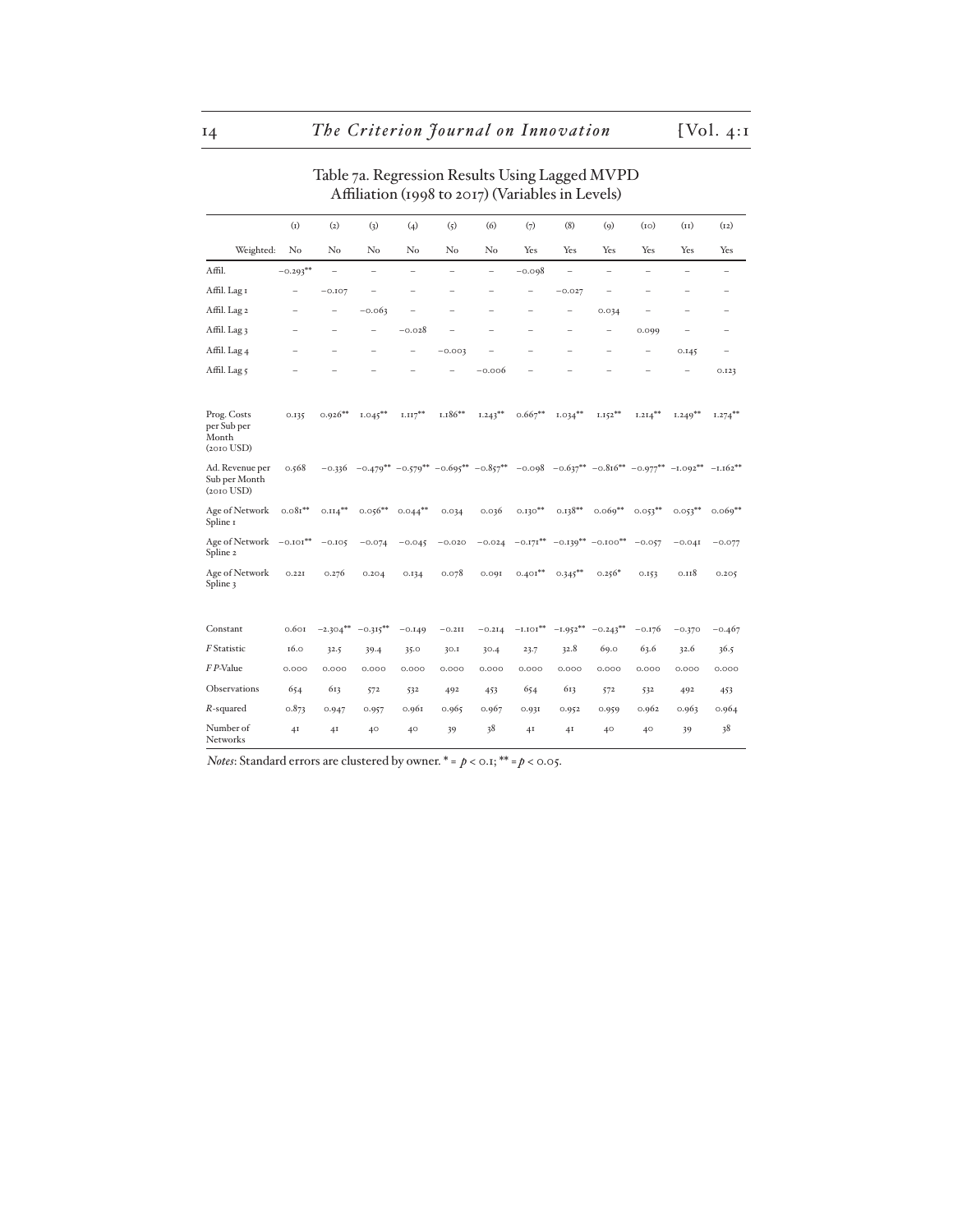# Table 7b. Regression Results Using Lagged MVPD Affiliation (1998 to 2017) (Variables in Logs)

|                                                            | (13)                     | (14)                     | (15)        | (16)       | (17)       | (18)                     | (19)       | (20)       | (2I)      | (22)                                                                                                                                                      | (23)                     | (24)                     |
|------------------------------------------------------------|--------------------------|--------------------------|-------------|------------|------------|--------------------------|------------|------------|-----------|-----------------------------------------------------------------------------------------------------------------------------------------------------------|--------------------------|--------------------------|
| Weighted:                                                  | No                       | $\rm No$                 | No          | No         | No         | No                       | Yes        | Yes        | Yes       | Yes                                                                                                                                                       | Yes                      | Yes                      |
| Affil.                                                     | $-0.204***$              | L.                       | ۳           | L.         | L.         | $\overline{a}$           | $-0.107*$  | ۳          | L.        | L.                                                                                                                                                        | $\overline{\phantom{0}}$ | $\equiv$                 |
| Affil. Lag I                                               | $\overline{\phantom{0}}$ | $-0.135***$              |             | ÷          |            |                          |            | $-0.075$   |           |                                                                                                                                                           |                          | $\overline{\phantom{0}}$ |
| Affil. Lag 2                                               | ÷                        | $\overline{\phantom{0}}$ | $-0.095***$ |            | L          | $\overline{\phantom{0}}$ |            | -          | $-0.041$  |                                                                                                                                                           |                          | $\overline{\phantom{0}}$ |
| Affil. Lag 3                                               | ÷                        |                          | $\equiv$    | $-0.068*$  |            |                          |            | -          | Ē.        | $-0.008$                                                                                                                                                  |                          | $\overline{\phantom{0}}$ |
| Affil. Lag 4                                               |                          |                          |             | -          | $-0.048$   |                          |            |            |           |                                                                                                                                                           | 0.016                    | $\overline{\phantom{0}}$ |
| Affil. Lag 5                                               |                          |                          |             |            |            | $-0.044$                 |            |            |           |                                                                                                                                                           |                          | 0.003                    |
| Log Prog. Costs<br>per Sub per<br>Month<br>$(2010$ USD $)$ | $0.482**$                | $0.777***$               | $0.866**$   | $0.921***$ | $0.975***$ | $1.017***$               | $0.655***$ | $0.753***$ | $0.818**$ | $0.862**$                                                                                                                                                 | $0.894***$               | $0.914***$               |
| Log Ad. Revenue<br>per Sub per<br>Month<br>$(2010$ USD $)$ | 0.025                    |                          |             |            |            |                          |            |            |           | $-0.153^{**}$ $-0.188^{**}$ $-0.214^{**}$ $-0.242^{**}$ $-0.261^{**}$ $-0.132^{**}$ $-0.201^{**}$ $-0.232^{**}$ $-0.260^{**}$ $-0.273^{**}$ $-0.287^{**}$ |                          |                          |
| Age of Network<br>Spline 1                                 | $0.075***$               | $0.073***$               | $0.051**$   | $0.040**$  | 0.010      | 0.003                    | $0.066**$  | $0.063***$ | $0.046**$ | $0.034***$                                                                                                                                                | 0.006                    | 0.007                    |
| Age of Network -0.101**<br>Spline <sub>2</sub>             |                          | $-0.062$                 | $-0.032$    | $-0.007$   | 0.02I      | 0.038                    | $-0.048$   | $-0.025$   | $-0.003$  | 0.023                                                                                                                                                     | 0.042                    | 0.039                    |
| Age of Network<br>Spline 3                                 | $0.238**$                | 0.148                    | 0.074       | 0.013      | $-0.054$   | $-0.092$                 | 0.105      | 0.049      | $-0.002$  | $-0.063$                                                                                                                                                  | $-0.106$                 | $-0.0.98$                |
| Constant                                                   | $-0.843**$               | $-1.637**$               | $-0.877***$ | $-0.819**$ | $-0.209$   | $-0.157$                 | $-1.063**$ | $-1.291**$ |           | $-1.002** -0.949**$                                                                                                                                       | $-0.249$                 | $-0.269$                 |
| F Statistic                                                | 103.8                    | 82.4                     | 204.7       | 151.2      | 64.2       | 38.1                     | 68.4       | 61.0       | 268.8     | 239.4                                                                                                                                                     | 40.0                     | 63.6                     |
| F P-Value                                                  | 0.000                    | 0.000                    | 0.000       | 0.000      | 0.000      | 0.000                    | 0.000      | 0.000      | 0.000     | 0.000                                                                                                                                                     | 0.000                    | 0.000                    |
| Observations                                               | 654                      | 613                      | 572         | 532        | 492        | 453                      | 654        | 613        | 572       | 532                                                                                                                                                       | 492                      | 453                      |
| $R$ -squared                                               | 0.923                    | 0.949                    | 0.960       | 0.963      | 0.967      | 0.971                    | 0.948      | 0.956      | 0.959     | 0.960                                                                                                                                                     | 0.962                    | 0.964                    |
| Number of<br>Networks                                      | 4 <sub>I</sub>           | 4I                       | 40          | 40         | 39         | 38                       | 4I         | 4I         | 40        | 40                                                                                                                                                        | 39                       | 38                       |